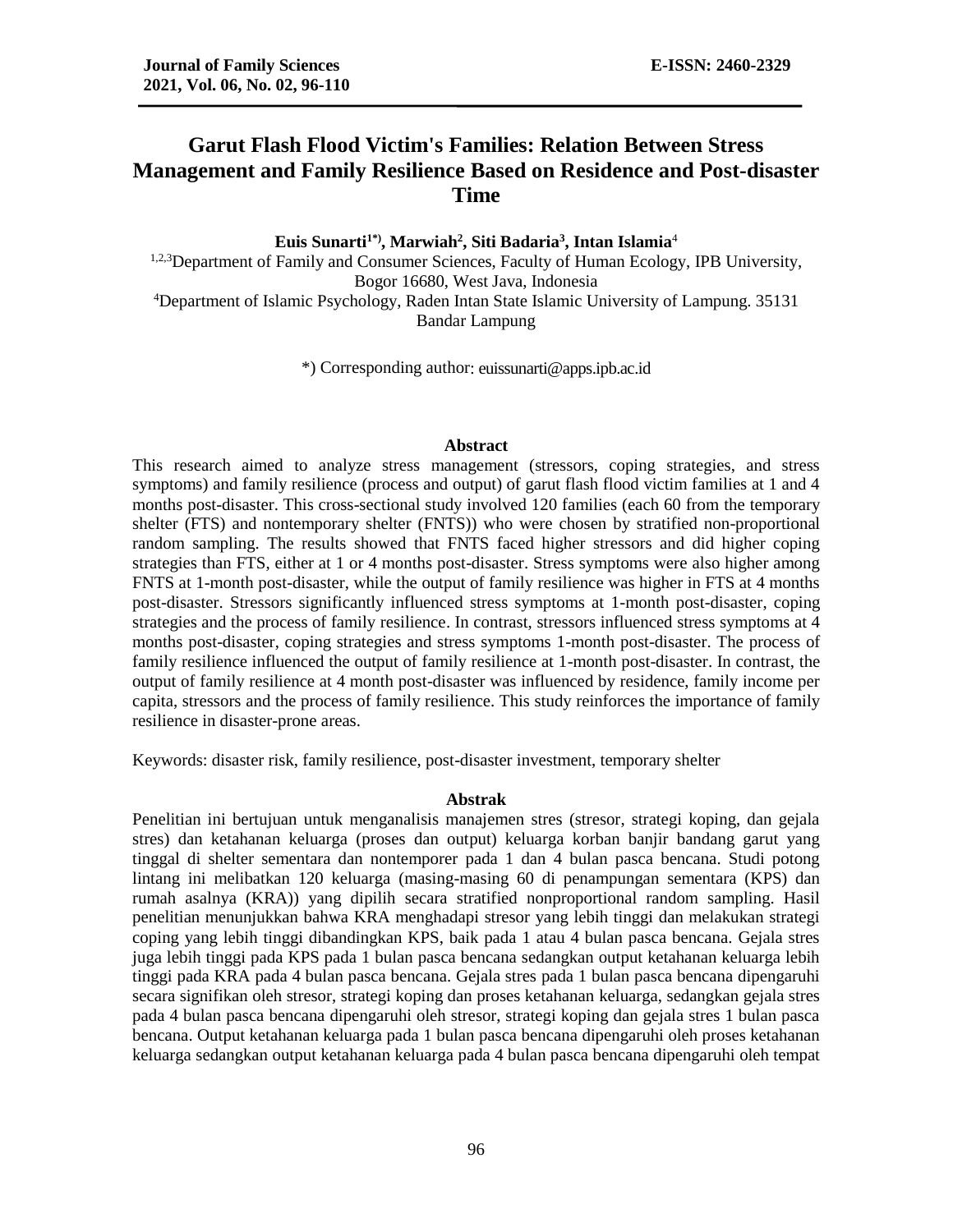tinggal, pendapatan per kapita keluarga, stresor dan proses ketahanan keluarga. Penelitian ini menguatkan pentingnya resiliensi keluarga di wilayah rawan bencana.

Kata kunci: hunian sementara, investasi pascabencana, resiliensi keluarga, risiko bencana

### **Introduction**

Geographical conditions and degradation of the natural environment make Indonesia a very disaster-prone country. In 2016, the number of disasters in Indonesia reached the highest number in the last 15 years (BNPB, 2016). There were 2.369 disasters happened and 90 percent of them are hydro-meteorological disasters Garut flash flood that occurred in September is one of the biggest hydro-meteorological disasters in 2016 that caused 830 houses heavily damaged, 473 houses moderately damaged and 1.226 houses lightly damaged. In addition, the flood has also caused 34 casualties, 19 missing persons, 9 injured and 787 displaced families (BPBD, 2016). Severe disasters can lead to serious disruption, trauma and loss for families (Walsh, 2007). Many families who lost their homes due to the Garut flash flood are displaced to temporary shelters provided by the government. However, due to the limited capacity of temporary shelters, many families stayed in their original residence (nontemporary shelter). According to McCubbin and Thompson (1997), families in temporary and nontemporary shelters both face multiple changes that can turn to be stressors. The stressor is changed that disrupts family life. The family needs to have a good stress management. Unmanaged stressors can cause stress symptoms among family members, and it can be malaise symptoms which is signs of physical stress or mood symptoms which is signs of psychological stress (Mirowski & Cathrine, 2002). Factors that affect stress symptoms are stressors, family appraisal, family resources, and coping strategies (Walsh, 2007) and coping is a cognitive and behavioural process to reduce the stress that comes in the face of stressful situations (Rubbiyana, 2012).

Many families apply stress management in daily life, but in severe stress conditions or even experiencing a crisis (such as becoming a disaster victim), family needs to have resilience (MacPhee, Lunkenheimer, & Riggs, 2015; Sunarti, 2015), it is the ability to survive and return to the original state in the event of misfortune (Walsh, 2002; Sunarti, 2007). According to Walsh (2003), it formulates a key process of family resilience, several qualities that can help the family cope with severe stressors during crisis situations. The key process of family resilience consists of three components: family belief system, organizational pattern, and communication process (Walsh, 2002; Walsh, 2003). Family belief system includes making meaning of adversity, positive outlook, transcendence and spirituality; organizational patterns include flexibility, connectedness, social and economic resources; communication process includes clarity, open emotional expression, and problem-solving collaboration (Walsh, 2002; Walsh, 2003). There are two different common views in the theory of resilience. Some theorists and researchers think that family resilience can be better understood as a process, but others revealed that resilience could be conceptualized as capabilities or output (Oh & Chang, 2014). Therefore, this study tried to distinguish between resilience as a process and resilience as an output. The output of family resilience is formed from the interaction between risk factors and protective factors. Risk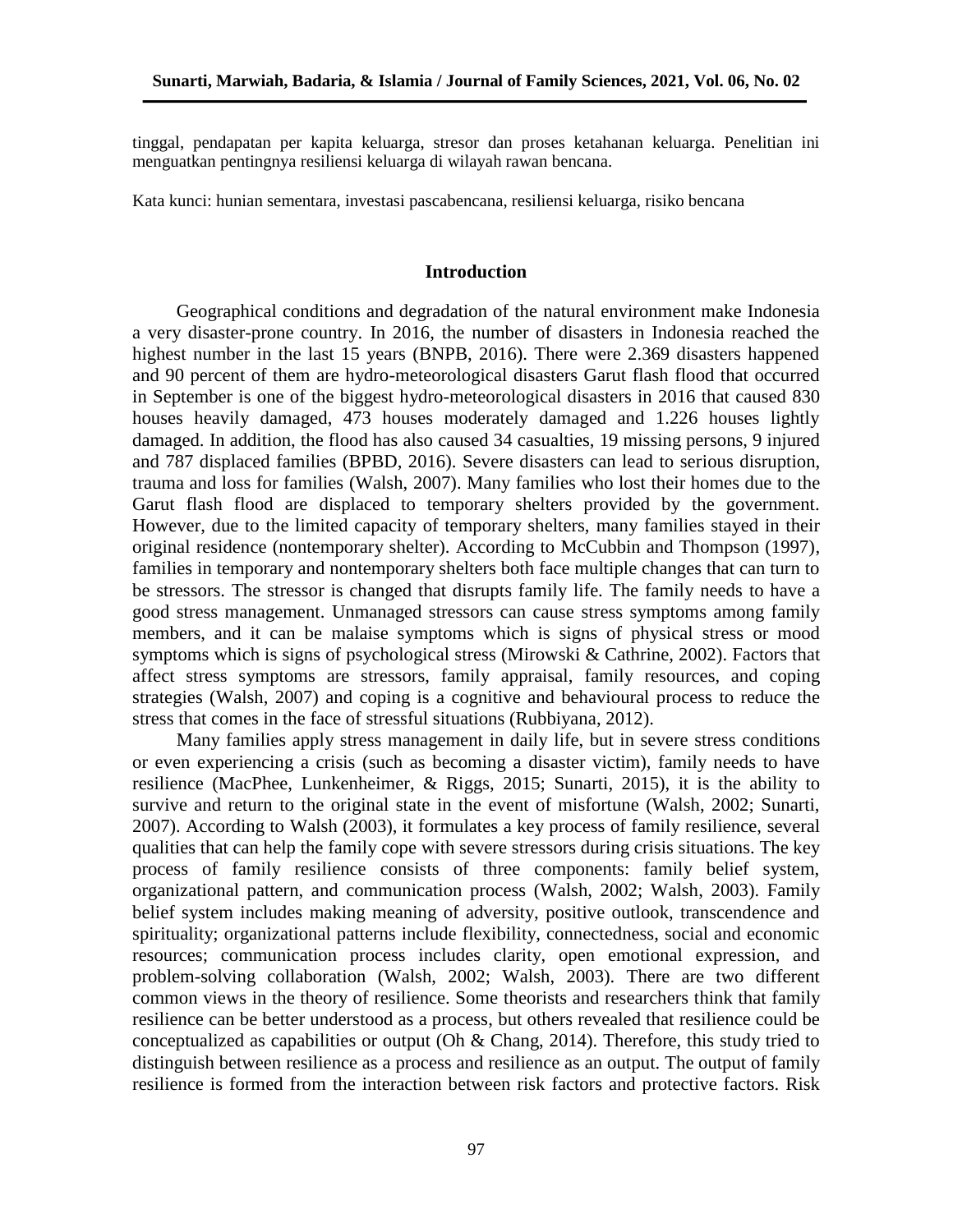factors are an occurrence or condition that potentially leads the family to have negative adaptation outcomes, while protective factors are resources that can facilitate the family to have positive adaptation outcomes (Benzies & Mychasiuk, 2009). Previous research commonly used the key process of family resilience formulated by Walsh (2003) to measure the output of family resilience. The key process of family resilience is part of protective factors (Benzies & Mychasiuk, 2009), so those studies have not accurately measured the output of family resilience. Therefore, this study developed a new instrument to measure the output of family resilience. The quality of output of family resilience can be demonstrated by the family's ability to decide, solve the problem, adapt, anticipate, access support and recover (Sunarti, 2007).

Resilience is unique to each different context of adversity, and family may be resilient with certain stressors but fail with other stressors (McDermott & Cobham, 2012; Benzies & Mychasiuk, 2009). There is still limited research about family resilience in the context of natural disasters, especially flash floods. Previous research about resilience in disaster context mostly focus on individual, especially children. Resilience is also dynamic over time because risk factors and protective factors are non-static(Oh & Chang, 2014; Patterson, 2002). So it is necessary to capture family resilience as well as family stress management at several points in time. McDermott and Cobham (2012) found the frequency of family dysfunction is higher in the early post-disaster. The early post-disaster period is a crisis period, so it is interesting to study the condition of Garut flash flood victim families at 1 and 4 months post-disaster. Not only in terms of time, but the residence also can affect family's stress level and resilience. Victims of Hurricane Katrina who returned to their homes had better resilience than displaced victims (Glandon, Muller, & Almedom, 2008). In contrast, people who remained in their former region after the earthquake in Armenia were more prone to psychological problems than those who relocated (Najarian, Majeed, & Gasparyan, 2017). Therefore, families in temporary and nontemporary shelters are expected to have different stress management as well as output of family resilience.

Based on those problems, this study aimed to analyze: 1) the difference of family characteristics, stressors, coping strategies, stress symptoms, processes and output of family resilience of Garut flash flood victim families at 1 and 4 months post-disaster; 2) the influence of family characteristics, stressors, coping strategies, and process of family resilience toward family stress symptoms and output of family resilience among Garut flash flood victim families at 1 and 4 months post-disaster.

#### **Methods**

# **Participants**

The design of this study was a cross-sectional and retrospective study. It was involved 120 victim families of Garut flash flood selected by non-proportional stratified random sampling from those living in a temporary and nontemporary shelter (every 60 families). Tarogong Kidul sub-district was chosen purposively because it was the subdistrict with the worst damage in the housing sector which as many as 1.302 houses were damaged from a total of 2.529 houses affected by flash flood (BPBD, 2016). The location of temporary shelter i.e. Transito, LPSE, LEC, Islamic Center, Gandasari, and Al-Musadaddiah, was chosen purposively considering that there were victim families from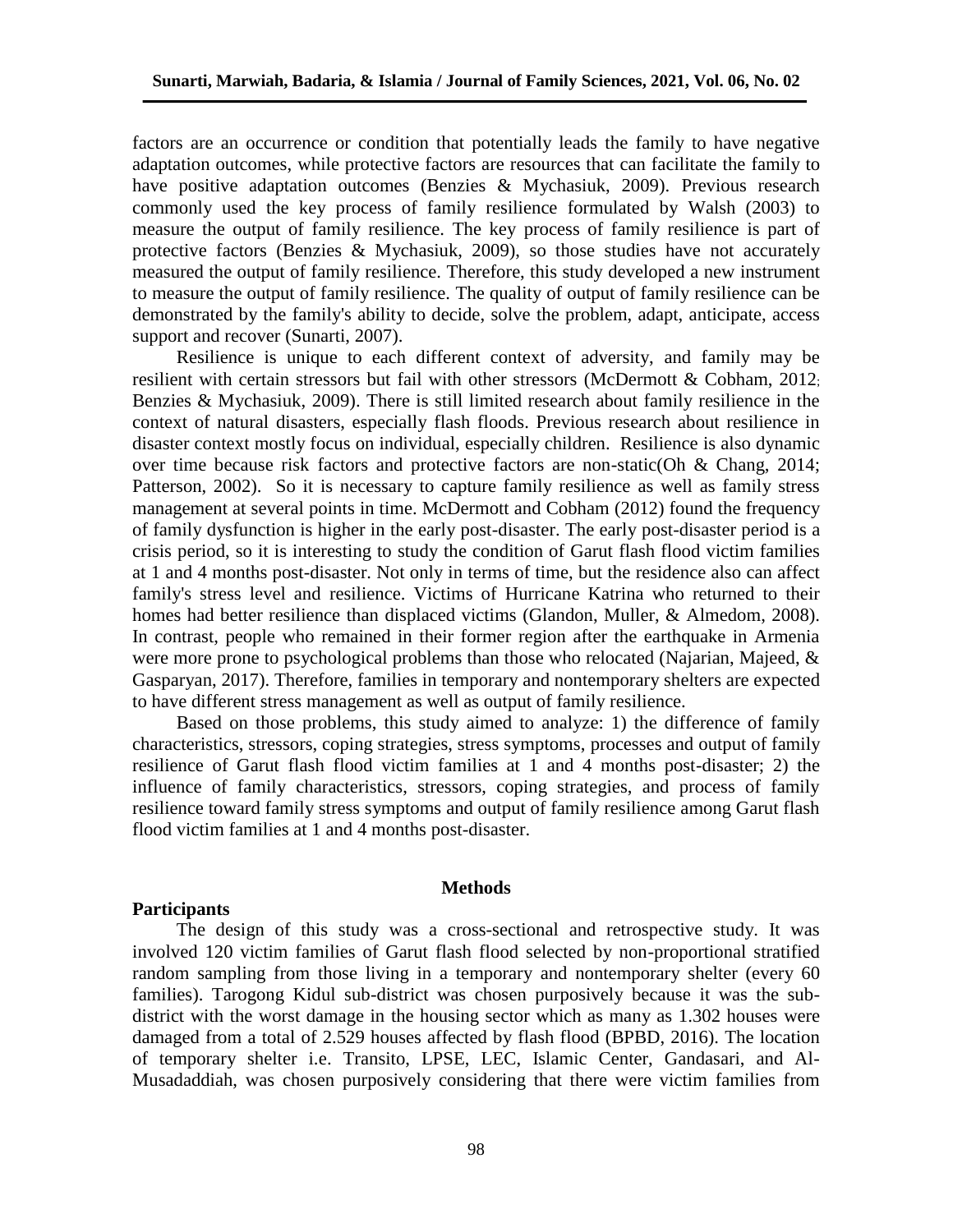Tarogong Kidul Sub-district in those shelters. Meanwhile, nontemporary shelter location was chosen purposively in RW 10 (RT 3 and RT 4) and RW 19 (RT 3 and RT 4) because it is located right on the edge of Cimanuk river flow and suffered the worst impact. Data of this research were collected during February 2017.

# **Measurement**

Data were collected through a survey with wife as the respondent using a structured questionnaire, which included: (1) family characteristics (husband's age, wife's age, length of husband's education, length of wife's education, family size, and family income per capita before the disaster, 1 and 4 months post-disaster); (2) stressors (intra-family strains, marital strains, financial strains, work strains, housing strain, and loss, illness-family care) ; (3) coping strategies (problem-focused and emotional focused); (4) stress symptoms (malaise, mood); (5) process of family resilience (belief system, organizational pattern, communication process), and (6) output of family resilience (decision-making, problemsolving, adaptation, financial security, social support access, anticipation, recovery). Stressors were measured using a modified questionnaire from Family Inventory Life and Change (FILE) by McCubbin and Thompson (1981) with Cronbach's alpha 0.611. Coping strategies were measured using a modified questionnaire from Lazarus and Folkman (1985) with Cronbach's alpha 0.688. Stress symptom was measured using a modified questionnaire from Mirowsky and Ross (2002) with Cronbach's alpha 0.821.

The process of family resilience was measured using a modified questionnaire from Sunarti, Praptiwi, and Muflikhati (2011) based on the key process of family resilience by Walsh (2003) with Cronbach's alpha 0.868. The output of family resilience was measured using a self-developed questionnaire based on the construct of family resilience indicator by Sunarti (2007) with Cronbach's alpha 0.823. The questionnaires of stressors, coping strategies, stress symptoms, and process of family resilience provided two choices of answers (yes and no with scores 0 and 1), while the output of the family resilience questionnaire used a rating scale 1-7. The higher the score, the higher the stressors, coping strategies, stress symptoms, the process of family resilience, and output of family resilience.

# **Analysis**

Obtained score from each main variable was transformed into an index score for further analysis. The data analysis consisted of descriptive (maximum, minimum and mean scores) and inferential analysis (T-Test and multiple linear regression tests) using Microsoft Excel for Windows and Statistical Package for The Social Science (SPSS 16). Paired T-Test was conducted to analyze the difference between family characteristics, stressors, coping strategies, stress symptoms, process and output of family resilience of Garut flash flood victim families at 1 and 4 months post-disaster. Multiple linear regression analysis was conducted to analyze factors affecting stress symptoms and output of family resilience. The classic assumption test showed that the data normally spread (its skewness and kurtosis ratio were between  $-2$  and  $+2$ ) and was free from heteroscedasticity. However, there was multicollinearity between the husband's age and the wife's age, so the husband's age was not included in the regression model.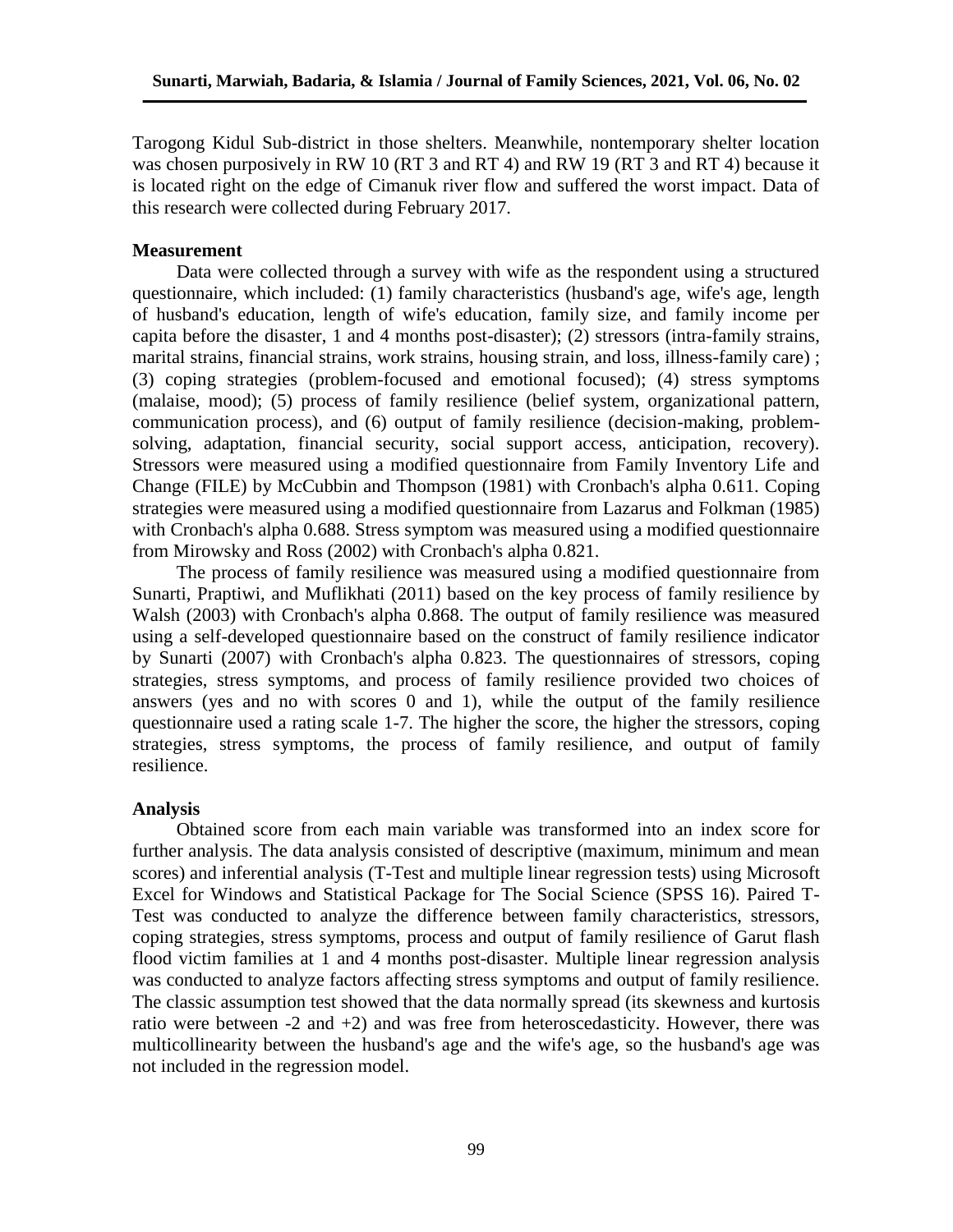# **Findings**

#### **Family Characteristics**

The minimum, maximum and mean scores of family characteristics are presented in Table 1. The average of families in this research were medium-sized families (5-7 members). Both husbands and wives, on average, were categorized as middle age (around 40 years), and the average of education was only equivalent to primary school or has not fulfilled the 12-year compulsory education. The average family income per capita at 4 months post-disaster (IDR 467.000) was higher than the average family income per capita at1 month post-disaster (IDR 239.000) but still lower than the average of family income per capita at pre-disaster (IDR 692.000).

|                                                                        | <b>FTS</b>             | <b>FNTS</b>            | Total                  |  |  |
|------------------------------------------------------------------------|------------------------|------------------------|------------------------|--|--|
| Characteristics (unit)                                                 | (Min- Max; Mean)       | (Min- Max; Mean)       | (Min-Max; Mean)        |  |  |
| Age of husband (year)                                                  | 28.0-85.0; 43.3        | $22.0 - 71.0$ ;46.0    | $22.0 - 85.0$ ; 44.5   |  |  |
| Age of wife (year)                                                     | 23.0-68.0; 39.1        | 21.0-70.0; 41.3        | $21.0 - 70.0$ ; 41.0   |  |  |
| Length of husband's<br>education (year)                                | $4.0 - 12.0; 7.55$     | $4.0 - 22.0; 8.1$      | $2.0 - 2.0; 4.5$       |  |  |
| Length of wife's education<br>(year)                                   | $4.0 - 13.0; 7.38$     | $2.0 - 15.0$ ; 7.6     | $4.0 - 22.0; 7.8$      |  |  |
| Family size (person)                                                   | $2.0 - 8.0; 4.0$       | $2.0 - 12.0$ ; 4.0     | $2.0 - 15.0; 7.0$      |  |  |
| Family income/cap/month<br>before disaster (IDR<br>thousand)           | 28.5-3300.0; 676.0     | 42.0-3571.0; 763.0     | 28.5-571.0; 692.0      |  |  |
| Family income/cap/month at 1<br>month post-disaster (IDR<br>thousand)  | $0.0 - 625.0$ ; 366.0  | $0.0-1000.0; 112.0$    | $0.0 - 1625.0$ ; 239.0 |  |  |
| Family income/cap/month at 4<br>months post-disaster (IDR<br>thousand) | $0.0 - 1625.0$ ; 354.0 | $0.0 - 2857.0$ ; 578.0 | $0.0 - 2857.0$ ; 467.0 |  |  |

Table 1. Minimum, maximum and mean score of family characteristics

#### **Stressors**

Mean scores and the T-test results between stressors at 1 and 4 months post-disaster are presented in Table 2. Based on mean scores, the result showed stressors experienced by families in the nontemporary shelter was significantly higher than families in a temporary shelter at 1 and 4 months post-disaster. The number of stressors tended to decrease at 4 month post-disaster, both in families in temporary and nontemporary shelter. Housing strain was the most experienced stressors by families, both in the temporary and nontemporary shelter at 1 and 4 months post-disaster.

Table 2. Mean scores and result of T-test between stressors at 1 and 4 month post-disaster

| <b>Stressors</b>    | l month    |             | P-value    | 4 months   |             | $P-value$  |
|---------------------|------------|-------------|------------|------------|-------------|------------|
|                     | <b>FTS</b> | <b>FNTS</b> |            | <b>FTS</b> | <b>FNTS</b> |            |
| Intra-family strain | 33.0       | 41.3        | $0.013***$ | 18.0       | 14          | 0.232      |
| Marital strains     | 18.9       | 39.1        | $0.000***$ | 17.2       | 18.2        | 0.901      |
| Financial strains   | 7.4        | 22.7        | $0.000***$ | 6.7        | 21.1        | $0.000***$ |
| Work strains        | 35.0       | 33          | 0.578      | 22.8       | 30.8        | $0.047**$  |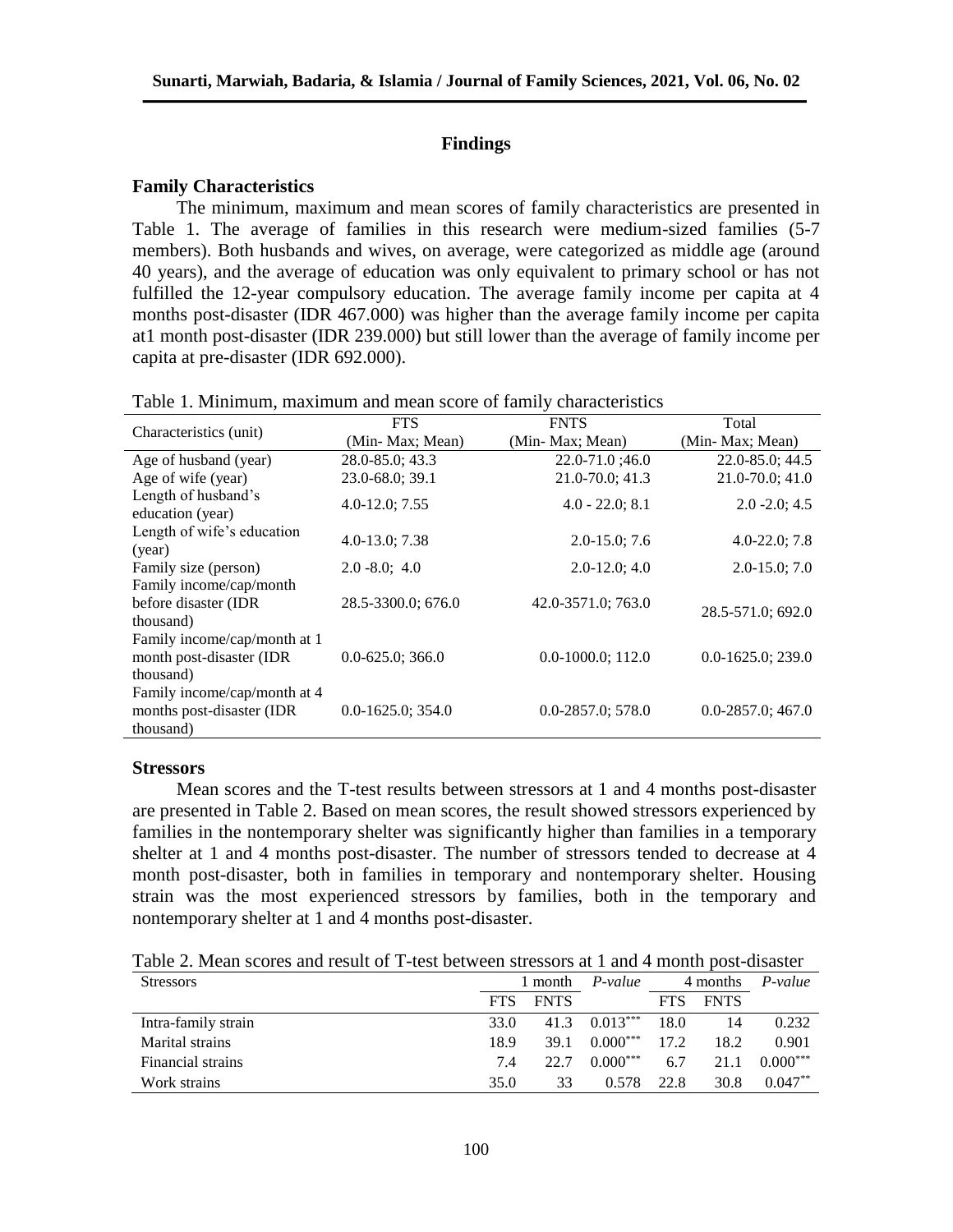|                              |            | 1 month     | P-value   |            | 4 months    | $P-value$  |
|------------------------------|------------|-------------|-----------|------------|-------------|------------|
| <b>Stressors</b>             | <b>FTS</b> | <b>FNTS</b> |           | <b>FTS</b> | <b>FNTS</b> |            |
| Housing strain               | 63.9       | 66.6        | 0.285     | 65         | 61.7        | 0.541      |
| Loss, ilness $&$ family care | 4.3        |             | 0.450     |            | 3.7         | 0.151      |
| Total                        | 22.8       | 31.6        | $0.00***$ | 17.8       | 21.6        | $0.025***$ |

Table 2. Mean scores and result of T-test between stressors at 1 and 4 month post-disaster *(Cont..)*

*Notes*. \*\*significant at p<0.05; \*\*\*significant at p<0.01

# **Coping Strategies**

Mean scores and the T-test results between coping strategies at 1 and 4 months postdisaster are presented in Table 3. The average score of coping strategies in total was higher among families in the nontemporary shelter (compared to temporary shelter), especially in 1 month post-disaster (compared to 4 months post-disaster). These results indicate that coping strategies were applied more by families in nontemporary shelters and used more at 1 month post-disaster. The results also showed that both families in the temporary and nontemporary shelter did more emotional focus strategies in 1 month or 4 months postdisaster.

Table 3. Mean scores and the result of t-test between coping strategies in 1 and 4 months post-disaster

| <b>Coping Strategies</b> | 1 month    |             | P-value    | 4 months   |             | Р.    |
|--------------------------|------------|-------------|------------|------------|-------------|-------|
|                          | <b>FTS</b> | <b>FNTS</b> |            | <b>FTS</b> | <b>FNTS</b> | value |
| Problem focused          | 49.4       | 54.4        | 0.132      | 43.8       | 48.2        | 0.470 |
| Emotion focused          | 69.9       | 72.9        | $0.000***$ | 64.2       | 67.6        | 0.137 |
| Total                    | 59 7       | 63.7        | $0.000***$ | 54.0       | 57 Q        | 0.808 |
|                          |            |             |            |            |             |       |

*Note*. \*\*\*significant at p<0.01

# **Stress Symptoms**

Mean scores and the results of the T-test between stress symptoms at 1 and 4 months post-disaster are presented in Table 4. Based on the region, the average stress symptoms (malaise, mood, total) in the nontemporary shelter were higher than families in temporary shelter. Meanwhile, based on the time, families in temporary and nontemporary shelters experienced more stress symptoms in 1 month post-disaster than in 4 months post-disaster.

Table 4. Mean scores and result of T-test between stress symptoms in 1 and 4 months postdisaster

| <b>Stress Symptom</b> | month      |             | $P-value$  | 4 months   |             | $P-value$  |
|-----------------------|------------|-------------|------------|------------|-------------|------------|
|                       | <b>FTS</b> | <b>FNTS</b> |            | <b>FTS</b> | <b>FNTS</b> |            |
| Malaise               | 31.9       | 43.7        | $0.000***$ | 1.8        | 13.7        | 0.504      |
| Mood                  | 36.5       | 46.5        | $0.000***$ | 16.3       | 31.0        | $0.000***$ |
| Total                 | 33.9       | 44.9        | $0.000***$ | l3.8       | 21.2        | $0.005***$ |

*Note.* \*\*\*significant at p<0.01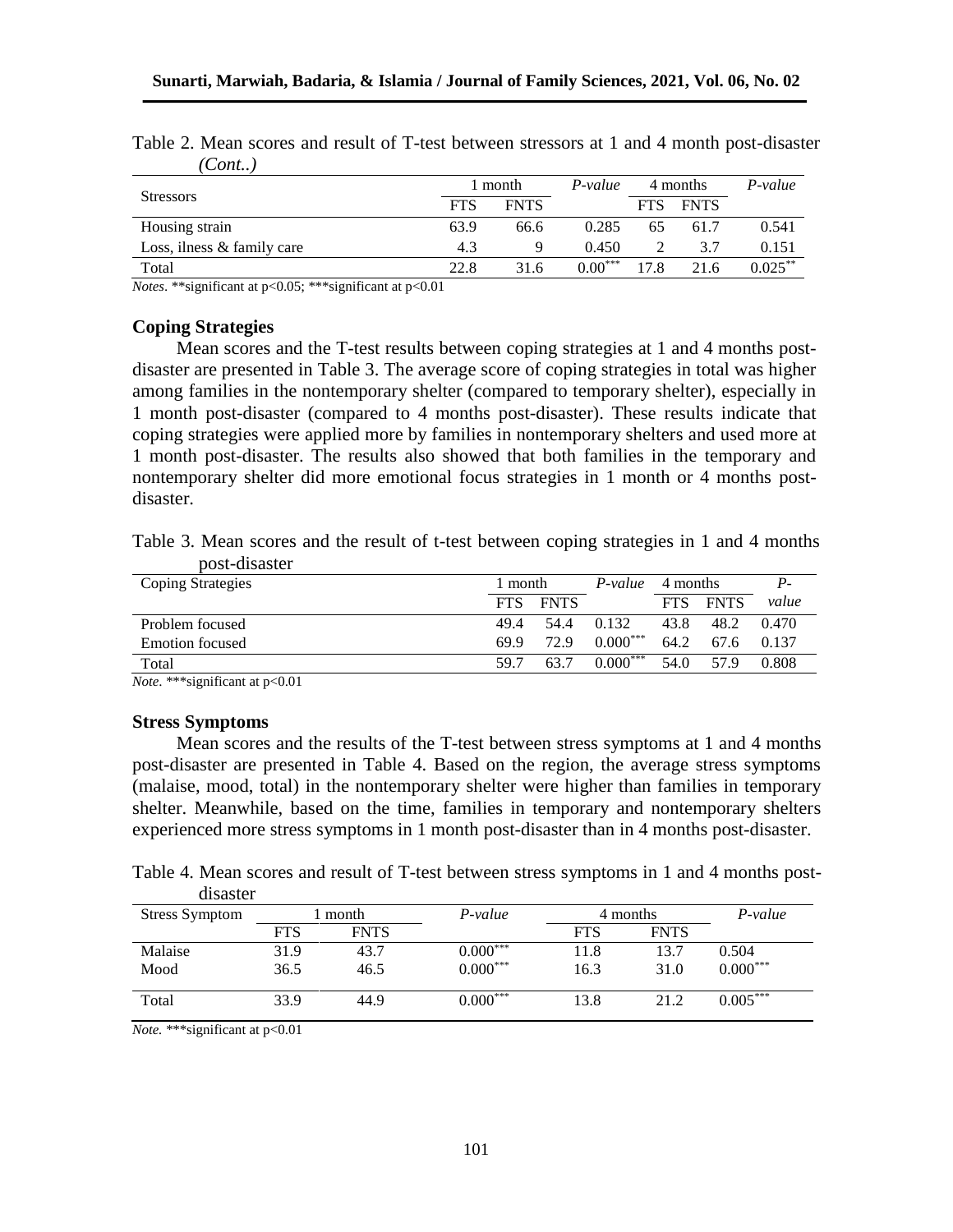The family experienced stress symptoms consisting of malaise and mood. Stress symptoms malaise indicated by such discomfort, fatigue, and hard to concentrate. Meanwhile, several stress symptoms of mood experienced by family indicated by worry, anxiety, eating and sleeping disorder, feeling irritated, and sad.

# **Process of Family Resilience**

Mean scores and the T-test results between the process of family resilience at 1 and 4 months post-disaster are presented in Table 5. From all the indicators, only flexibility (among families in nontemporary shelter at 1-month post-disaster) had low achievement (<66.7), but the other indicators mostly showed good achievement. Family in the temporary shelter had the better meaning of adversity; transcendence and spirituality; connectedness; social and economic resources; and organizational pattern either at 1 or 4 months post-disaster. Based on times, the process of family resilience was higher at 4 months post-disaster compared to 1-month post-disaster in both residences.

Table 5. Mean scores and the result of t-test between the process of family resilience in 1 and 4 months post-disaster

| Process of                          | 1 month    |             |                        |            | 4 months    |                        |
|-------------------------------------|------------|-------------|------------------------|------------|-------------|------------------------|
| family resilience                   | <b>FTS</b> | <b>FNTS</b> | <i>p</i> -value        | <b>FTS</b> | <b>FNTS</b> | p-value                |
| Making meaning<br>of adversity      | 100.0      | 76.7        | $0.000^{\ast\ast\ast}$ | 100.0      | 94.2        | $0.006\sp{***}$        |
| Positif outlook                     | 90.0       | 84.0        | $0.092**$              | 91.3       | 90.3        | 0.771                  |
| Transcendence<br>& spirituality     | 79.7       | 93.3        | $0.000^{***}\,$        | 79.7       | 94.0        | $0.000^{\ast\ast\ast}$ |
| Belief system                       | 87.4       | 86.1        | 0.704                  | 87.9       | 92.5        | $0.043**$              |
| Flexibility                         | 68.3       | 54.2        | $0.027**$              | 82.5       | 81.5        | 0.864                  |
| Connectedness                       | 99.7       | 94.7        | $0.006***$             | 99.7       | 95.3        | $0.004^{***}$          |
| Social $&$<br>economic<br>resources | 84.4       | 76.2        | $0.026***$             | 78.3       | 71.7        | $0.093*$               |
| Organizational<br>pattern           | 88.8       | 81.2        | $0.000^{***}\,$        | 89.8       | 85.5        | $0.036***$             |
| Clarity                             | 84.2       | 81.7        | 0.665                  | 89.2       | 80.8        | 0.151                  |
| Open emotional<br>expression        | 84.6       | 85.9        | 0.735                  | 85.8       | 91.6        | 0.100                  |
| Problem solving                     | 84.2       | 93.3        | $0.006\sp{***}$        | 84.3       | 90.0        | 0.162                  |
| Communication<br>process            | 86.8       | 85          | 0.137                  | 85.8       | 87.4        | 0.285                  |
| Total                               | 85.9       | 84.7        | 0.542                  | 87         | 88.5        | 0.459                  |

*Notes.* \*significant at p<0.1; \*\*significant at p<0.05; \*\*\* significant at p<0.0

# **The Output of Family Resilience**

Mean scores and the T-test results between the output of family resilience at 1 and 4 months post-disaster are presented in Table 6. In general, Garut flash flood victim families experienced financial security problems. T-test results showed no significant difference between the output of family resilience in the temporary and nontemporary shelter at 1 month post-disaster. In contrast, in 4 months post-disaster, families in the temporary shelter had a higher score. This is due to the differences in the ability of the family to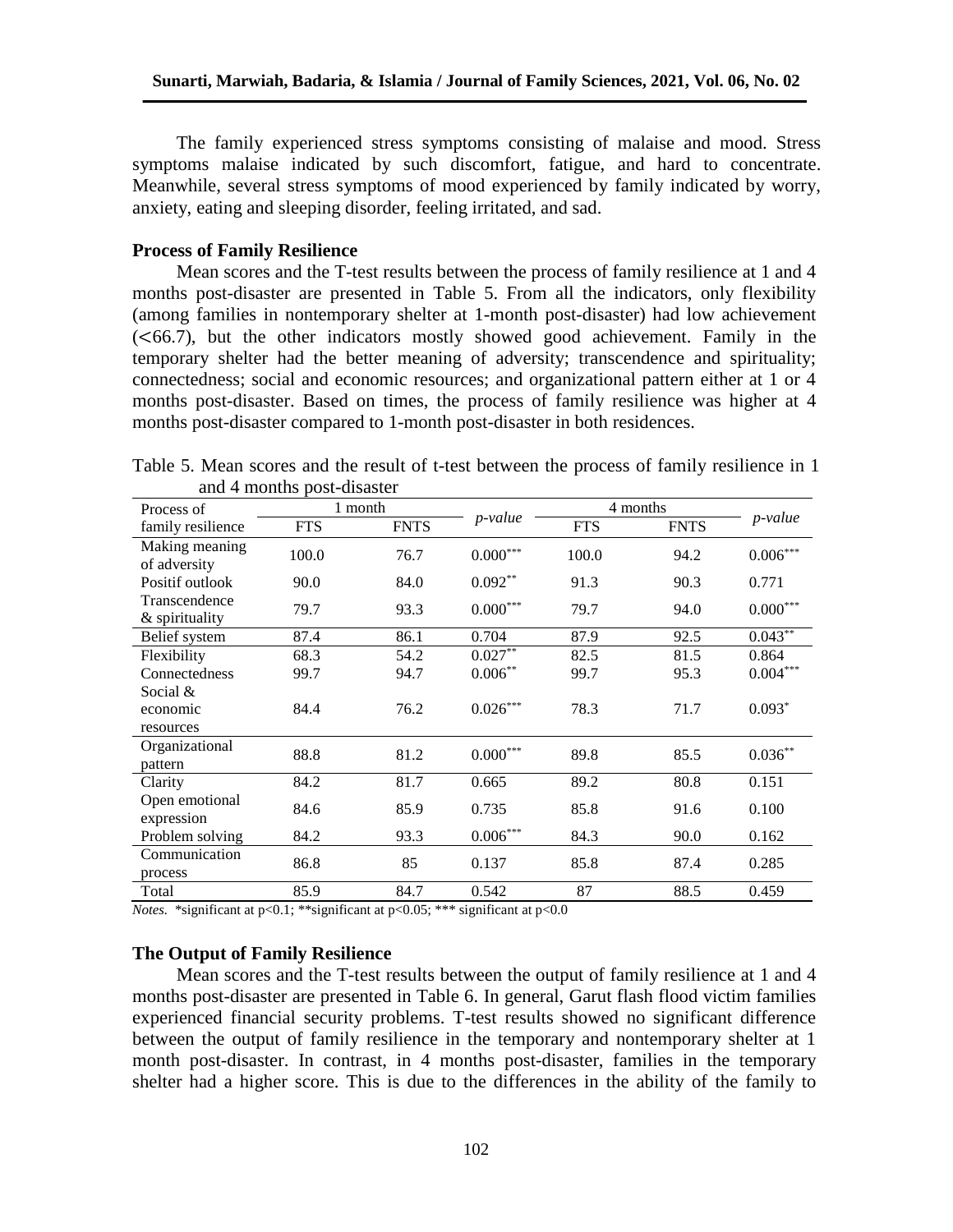access social support. The data showed that families in nontemporary shelters experienced a drastic reduction of social support at 4 months post-disaster. However, all the other indicators had improved achievement. This means that although social support decreased, families in nontemporary shelters still have good ability in decision making, problemsolving, adaptation, anticipation, and recovery. All indicators also showed improvement at 4 months post-disaster among families in temporary shelter.

| The output of family  | 1 month    |             | <i>p</i> -value | 4 months   |             | <i>p</i> -value |
|-----------------------|------------|-------------|-----------------|------------|-------------|-----------------|
| resilience            | <b>FTS</b> | <b>FTNS</b> |                 | <b>FTS</b> | <b>FNTS</b> |                 |
| Decision-making       | 77.5       | 76.7        |                 | 80.0       | 78.6        |                 |
| Problem solving       | 75.2       | 75.5        |                 | 80.2       | 78.1        |                 |
| Adaptation            | 70.8       | 79.4        |                 | 78.6       | 81.1        |                 |
| Financial security    | 64.7       | 61.1        |                 | 65.8       | 63.6        |                 |
| Social support access | 82.7       | 85.5        |                 | 84.7       | 40.8        |                 |
| Anticipation          | 76.1       | 70.5        |                 | 80.0       | 71.9        |                 |
| Recovery              | 73.1       | 74.7        |                 | 78.6       | 80.2        |                 |
| Total                 | 74.3       | 74.8        | 0.872           | 78.3       | 70.6        | $0.012**$       |

Table 6. Mean scores and the result of t-test between the output of family resilience in 1 and 4 months post-disaster

*Notes.* \*significant at p<0.1; \*\*significant at p<0.05; \*\*\* significant at p<0.0

### **Factors that Affect Stress Symptoms**

Tabel 7. The result of multiple linear regression of factors predicting stress symptoms at 1 and 4 months post-disaster

|                                                                     |          | 1 month    |                | 4 months |                        |            |
|---------------------------------------------------------------------|----------|------------|----------------|----------|------------------------|------------|
| Variables                                                           | B        | Beta       | $\mathrm{Sig}$ | B        | Beta                   | Sig        |
| Constant                                                            | 21.782   |            | 0.147          | 8.777    |                        | 0.501      |
| Residence (0=temporary shelter; 1=non temporary<br>shelter)         | 4.895    | 0.144      | 0.134          | 3.522    | 0.122                  | 0.144      |
| Wife's age (year)                                                   | $-0.044$ | $-0.029$   | 0.721          | 0.127    | 0.098                  | 0.210      |
| Length of husband's education (year)                                | 0.023    | 0.004      | 0.971          | $-0.151$ | $-0.029$               | 0.747      |
| Length of wife's education (year)                                   | $-0.807$ | $-0.110$   | 0.238          | 0.572    | 0.092                  | 0.319      |
| Family size (person)                                                | $-0.237$ | $-0.023$   | 0.775          | $-0.325$ | $-0.037$               | 0.633      |
| Family income/cap/month at 4 months post-disaster<br>(IDR thousand) | 0.456    | 0.087      | 0.375          | $-0.398$ | $-0.122$               | 0.146      |
| Stressors (index)                                                   | 0.584    | 0.320      | $0.002***$     | 0.251    | 0.185                  | $0.063*$   |
| Coping strategies (index)                                           | 0.441    | 0.349      | $0.000***$     | $-0.263$ | $-0.228$               | $0.010***$ |
| Process of resilience (index)                                       | $-0.240$ | $-0.154$   | 0.090          | $-0.053$ | $-0.040$               | 0.694      |
| Stress symptoms at 1 month post-disaster                            |          |            |                | 0.411    | 0.483                  | $0.000***$ |
| $\mathbb{R}^2$                                                      |          | 0.378      |                |          | 0.422                  |            |
| Adjusted $R^2$                                                      |          | 0.327      |                |          | 0.368                  |            |
| Sig                                                                 |          | $0.000***$ |                |          | $0.000^{\ast\ast\ast}$ |            |
| F                                                                   |          | 7.434      |                |          | 7.942                  |            |

*Notes.* \*significant at p<0.1; \*\*significant at p<0.05; \*\*\*significant at p<0.01

The regression model which is developed to analyze factors affecting stress symptoms of Garut flash flood victim families at 1 and 4 months post-disaster, is presented in Table 7. The results showed factors that partially affected stress symptoms at 1-month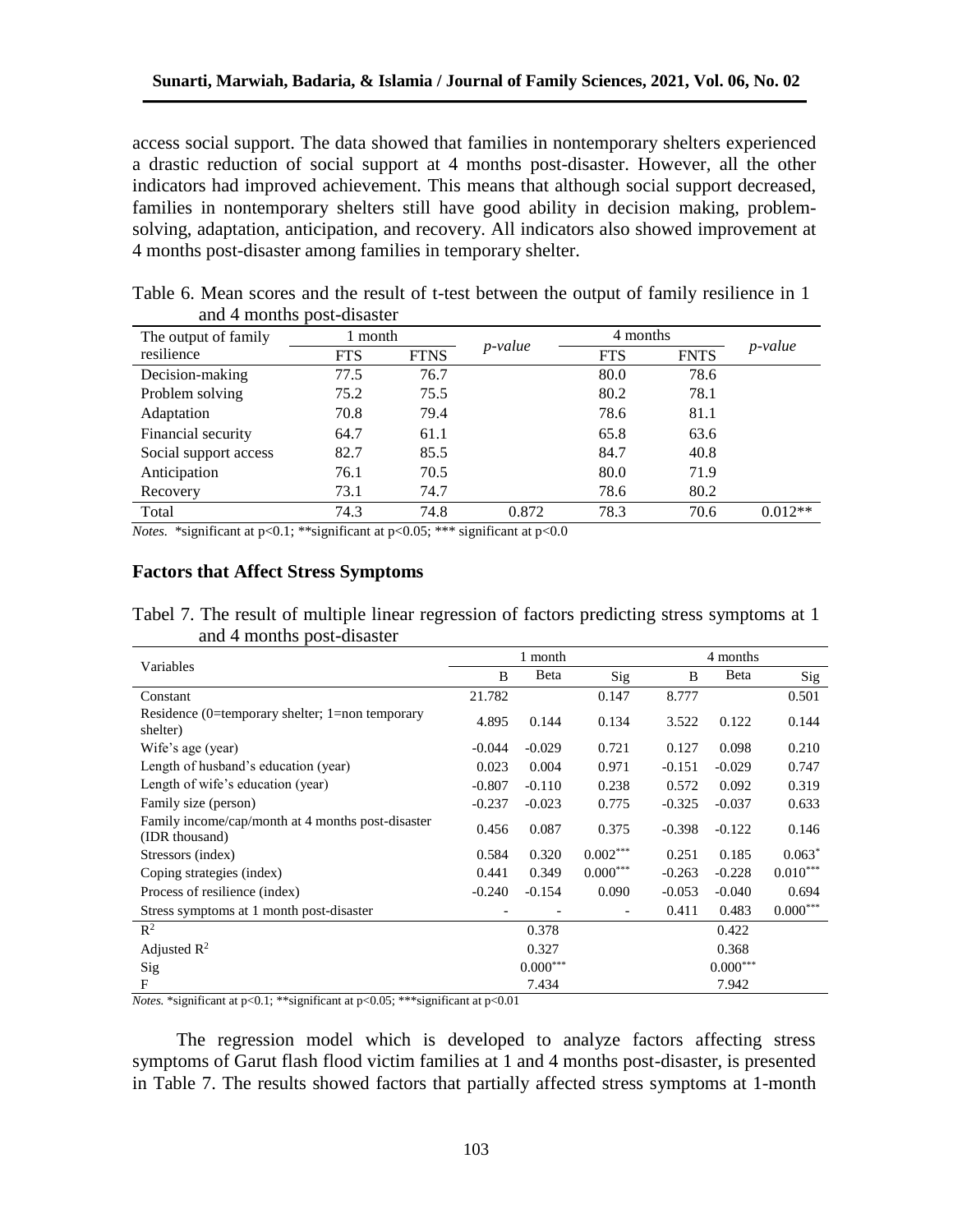post-disaster were stressors (0.584), coping strategies ( $B = 0.441$ ) & the process of family resilience  $(B = -0.240)$ . The higher stressors and coping strategies, the higher the stress symptoms. Whereas the higher process of family resilience, the lower the stress symptoms.

# **Factors Influenced the Output of Family Resilience**

The regression model developed to analyze factors affecting the output of family resilience at 1 and 4 months post-disaster is presented in Table 8. The output of family resilience at 1-month post-disaster was affected 22.7 per cent by predictor variables, whereas the output of family resilience at 4 months post-disaster was affected 37.1 per cent by predictor variables. The factor that partially affected the output of family resilience at 1 month post-disaster was the process of family resilience  $(B = 0.626)$ . The higher process of family resilience, the higher output of family resilience at 1-month post-disaster.

Tabel 8 The result of multiple linear regression of factors predicting the output of family resilience at 1 and 4 months post-disaster

|                                                                      |          | 1 month    |            |          | 4 months   |                |  |
|----------------------------------------------------------------------|----------|------------|------------|----------|------------|----------------|--|
| Variables                                                            | B        | Beta       | Sig        | B        | Beta       | $\mathrm{Sig}$ |  |
| Constant                                                             | 9.439    |            | 0.538      | 31.277   |            | 0.039          |  |
| Residence (0=temporary shelter; 1=non<br>temporary shelter)          | 4.645    | 0.143      | 0.164      | $-9.428$ | $-0.283$   | $0.001***$     |  |
| Wife's age (year)                                                    | 0.116    | 0.080      | 0.361      | $-0.026$ | $-0.017$   | 0.825          |  |
| Length of husband's education (year)                                 | 0.373    | 0.063      | 0.551      | 0.643    | 0.107      | 0.232          |  |
| Length of wife's education (year)                                    | 0.129    | 0.018      | 0.853      | 0.612    | 0.085      | 0.352          |  |
| Family size (person)                                                 | 0.819    | 0.084      | 0.335      | 0.812    | 0.081      | 0.297          |  |
| Family income/cap/month at 4 months post-<br>disaster (IDR thousand) | 0.864    | 0.173      | 0.102      | $-0.877$ | 0.233      | $0.005***$     |  |
| Stressors (index)                                                    | $-0.182$ | $-0.104$   | 0.338      | $-0.383$ | $-0.244$   | $0.010**$      |  |
| Coping strategies (index)                                            | $-0.006$ | $-0.005$   | 0.955      | 0.121    | 0.091      | 0.273          |  |
| Process of resilience (index)                                        | 0.626    | 0.423      | $0.000***$ | 0.363    | 0.239      | $0.020**$      |  |
| $\mathbb{R}^2$                                                       |          | 0.285      |            |          | 0.419      |                |  |
| Adjusted $\mathbb{R}^2$                                              |          | 0.227      |            |          | 0.371      |                |  |
| Sig                                                                  |          | $0.000***$ |            |          | $0.000***$ |                |  |
| F                                                                    |          | 4.875      |            |          | 8.802      |                |  |

*Notes.* \*significant at p<0.1; \*\*significant at p<0.05; \*\*\*significant at p<0.01

A more detailed regression test was also conducted to analyze the effect of components and subcomponents of predictors variables toward the output of family resilience. Regression tests with a component of main variables as predictors showed organizational pattern (the process of family resilience) had a positive effect on the output of family resilience at 1-month post-disaster. The higher organizational pattern, the higher output of family resilience at 1 month post-disaster. Furthermore, regression tests with subcomponent of main variables as predictors showed positive outlook, as well as social and economic resources  $(B = 0.161)$ , had a positive effect on the output of family resilience at 1-month post-disaster.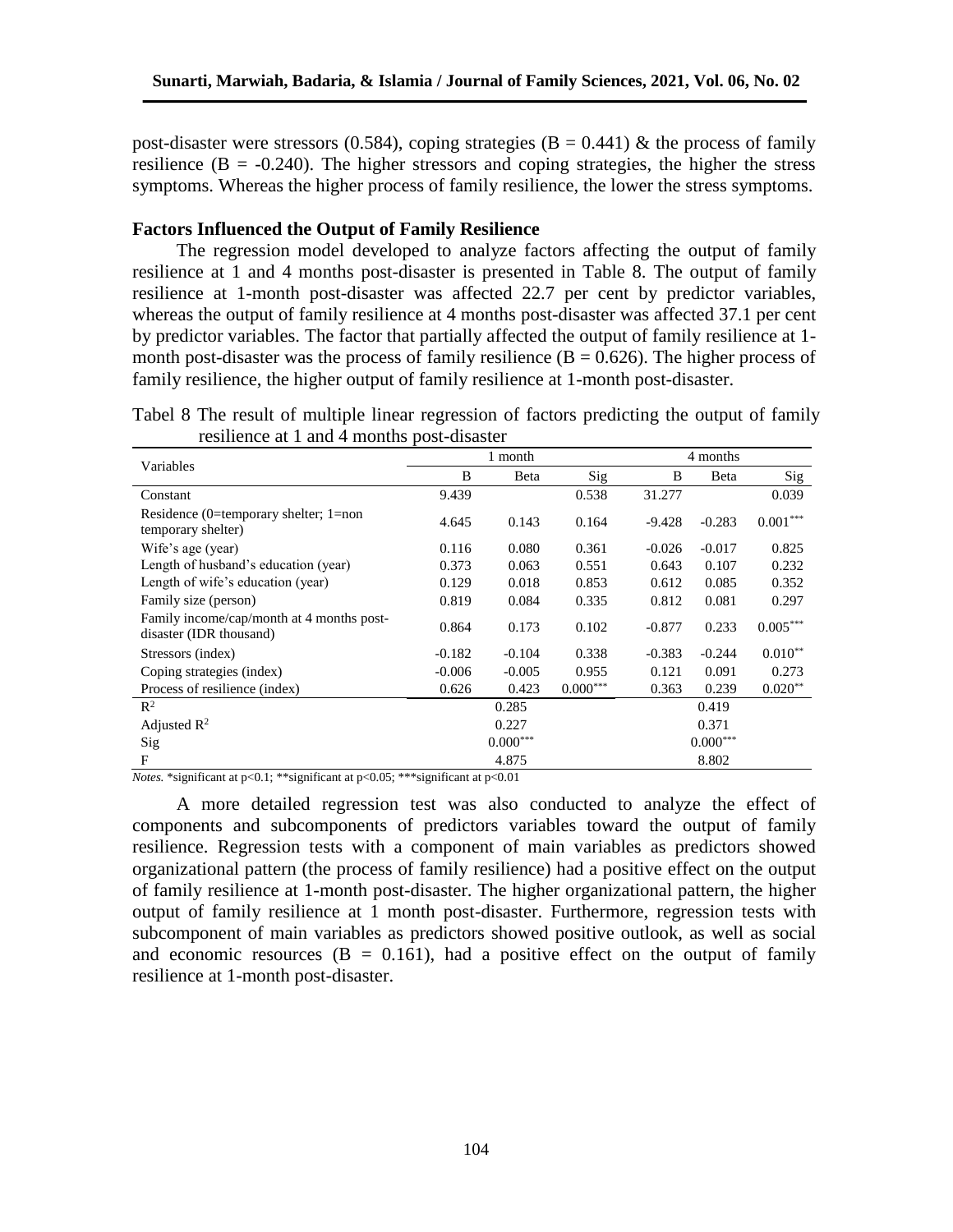### **Discussion**

Victim families of Garut flash flood who live in the nontemporary shelter had higher stressors, coping strategies, and stress symptoms rather than those in temporary shelter. This result was supported by Najarian et al. (2017) which found that victims of the earthquake in Armenia who relocated were more protected from psychological problems compared to those who stayed in their former region. Families in the nontemporary shelter, who live in their former residence, tended to feel more anxious, even until the fourthmonth post-disaster, due to the fear of another flash flood that may occur again. Moreover, research by Rathnasinghe, Sirimewan, Shandraseharan, Thurairajah, Thayaparan, and Waidyasekara (2021) found that even the victims who live the emergency shelters and temporary shelter are found to be unsustainable in the long term and may lose their usual life as a family (in terms of social, cultural, environmental or other interactions. We may expect that those who live in the nontemporary shelter may have the worst condition.

In terms of the process of family resilience, family in the temporary shelter had the better meaning of adversity; transcendence and spirituality; connectedness; social and economic resources; and organizational pattern either at 1 or 4 months post-disaster. Based on times, the process of family resilience was higher at 4 months post-disaster compared to 1-month post-disaster in both residences. These findings were supported by Vesely, Letiecq, and Goodman (2017) that family resilience depends on family development and improvement of their resources, structures and cooperation among members. Furthermore, Sunarti, Gunawan, Marliyani, and Ida (2021) found a sharp increase in poverty and a sharp decrease in income in the first month after the disaster.

The more detailed regression analysis showed that family resilience's components that had a significant effect on the output of family resilience were the organizational pattern. Organizational pattern positively affected the output of family resilience at onemonth post-disaster. The family who had better organizational patterns tend to be more resilient. This is in line with Greef and van der Walt (2010), who found that family adaptation during the crisis (having an autistic child) was determined by commitment and flexibility, family hardiness and social support. Those components were also congruent with components of the organizational pattern by Walsh (2003). In addition, research done by Yang, Feldman, Li (2021) found that people from cooperative families can acquire family resilience by frequent cooperation. The organizational pattern consists of three subcomponents: flexibility, connectedness, & social and economic resources. Among that 3 subcomponents, social and economic resources significantly affect the output of family resilience at one-month post-disaster. These findings are congruent with Greeff and van der Walt (2010); Ismail, Bahari, and Mutang (2017), who found that seeking support from the community enhances family adaptation during crisis time.

Other components of the process of family resilience's are the family belief system and communication process. The family belief system has not significantly affected the output of family resilience. Still, its subcomponent, positive outlook, indicated a consistently positive effect toward the output of family resilience, both at one and four months post-disaster. This is also in line with Greeff, and van der Walt (2010), whose families who have a positive outlook are more active to find problem-solving because of their optimism to bounce back. Furthermore, in terms of individuality, research by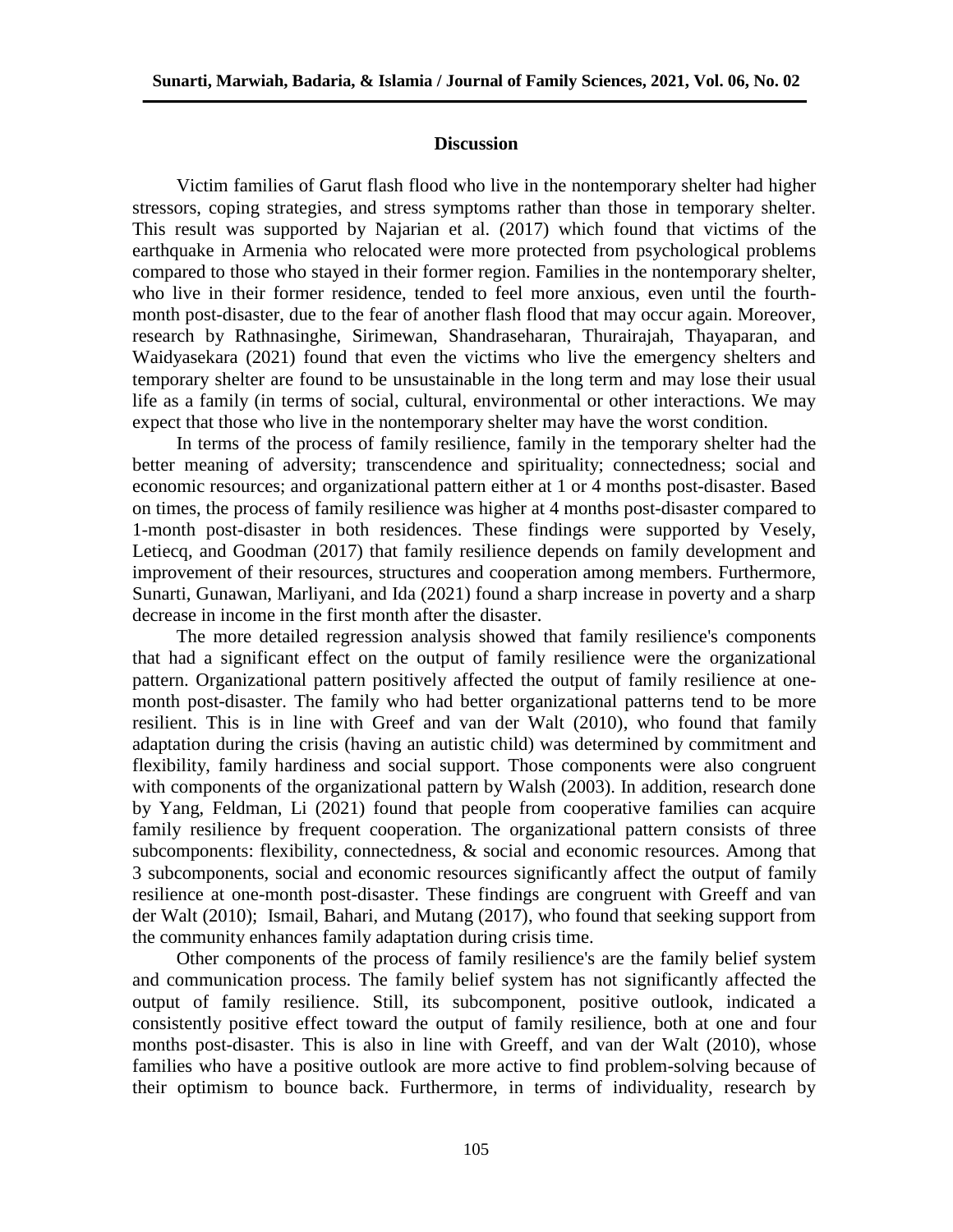Panigrahi and Suar (2021) found that among survivors of floods in India, dispositional attributes such as self-efficacy, hope, optimism, striving, and grit contribute to their resilience.

This research also showed that based on the output of family resilience, financial security was the problem of both temporary and nontemporary shelter. Williams, Ntontis, Alfadhli, Drury, and Amlot (2021) argue that problem related financial arrangements impact people's well-being and mental health that are similar to the direct effects of major incidents. The problems exist prior to and impact them during the disaster. Another finding shows that stress symptoms were higher among families in contemporary shelters. The output of family resilience was higher among families in temporary shelters, especially at four months post-disaster.

Further, the regression test showed that type of residence positively affected the output of family resilience at four months post-disaster. This is supported by Najarian et al. (2017), who found that victims who were relocated from disaster-prone areas had a tendency to bounce back more easily than those who remained in the former region. Families living in temporary shelters received more social support even until four months post-disaster, such as free rice and allowance for the student. That social support made families tend to face post-disaster problems easier (Mao and Agyapong, 2021).

At four months post-disaster, in addition to stressors and coping strategies, the regression test showed that stress symptoms were also affected by stress symptoms at onemonth post-disaster positively. The family who experienced higher stressors at one-month post-disaster showed higher stress symptoms at four months post-disaster. This result supports Calvo, Arcaya, Baum, Lowe, and Waters (2015) which found the determinant of post-disaster happiness of Hurricane Katrina victims are exposure to post-disaster stress (in this research was called stressors) and level of mourning and happiness before the disaster (in this research was called stress symptoms at 1-month post-disaster).

Based on McCubbin and Thompson (1997), one of the factors that can help the family to reduce stress symptoms in hard times is family resources. The process of family resilience is part of the intangible family resources, and the regression test result showed that the process of family resilience negatively affected stress symptoms at one-month post-disaster. The family who showed the better quality of the process of family resilience tend to experience fewer stress symptoms at one-month post-disaster. The more detailed analysis showed that the communication process (the process of resilience) negatively affected stress symptoms. The better the communication process among families, the lower the stress symptoms at 1-month post-disaster. Positive communication among family members will help the family to release their anxieties. There is a significant positive relationship between family communication patterns and family resilience (Ramadhana, Karsidi, Utari, Kartono, 2019)

The output of family resilience in both locations was mostly quite good. This is in line with the assumption of resilience by Walsh (2002). They stated that all individuals and families have the opportunity to become resilient, and resilience can be maximized by strengthening the key process of family resilience. The regression test of this research also supports that assumption. The process of family resilience consistently has a significant positive effect toward the output of family resilience, both at one and four months post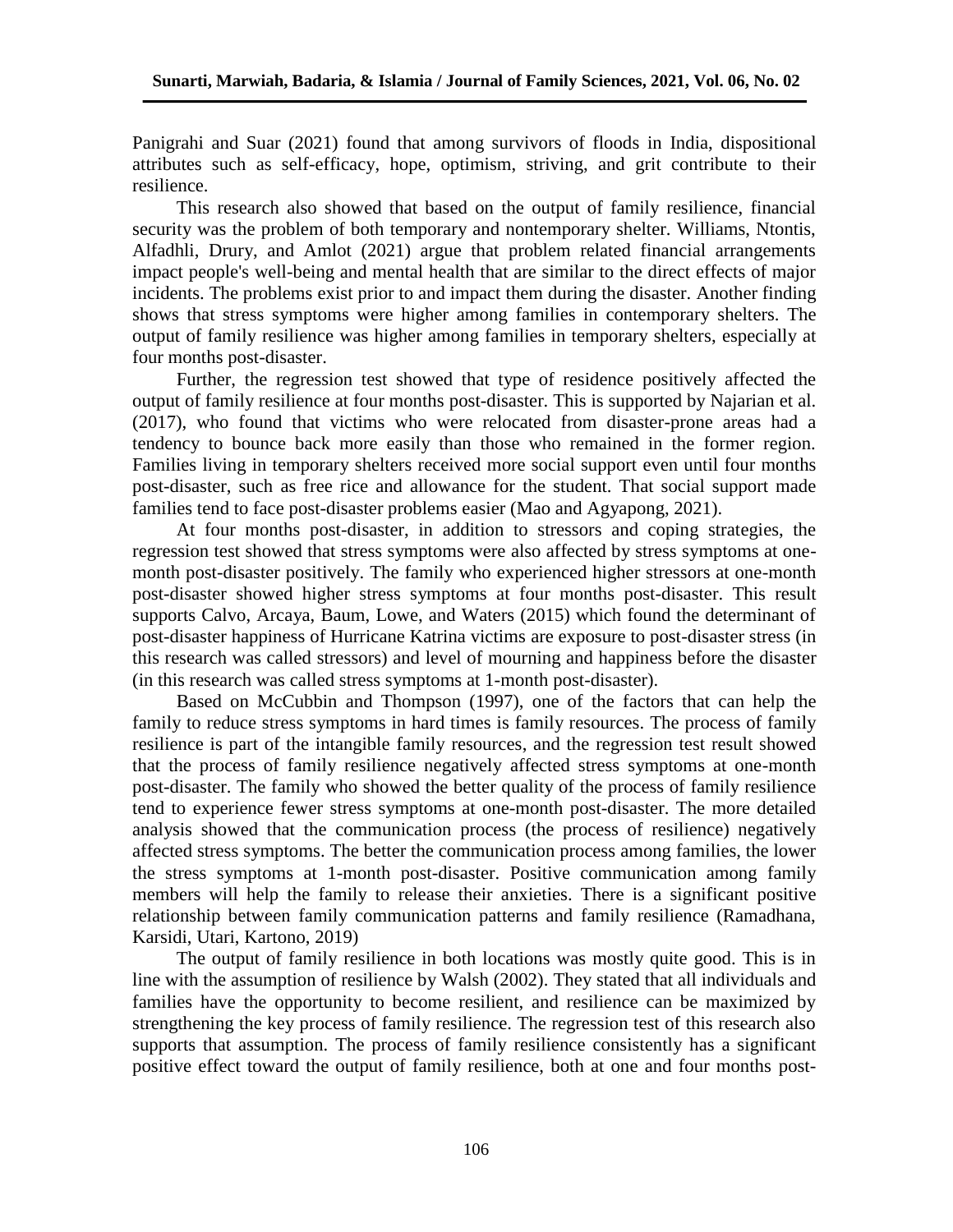disaster. Better quality of the process of family resilience leads to the better output of family resilience.

Stressors are one of the predictors of the output of family resilience. The more severe the stressors, the more challenging for the family to become resilient (Patterson, 2002). However, regression test results showed that stressors only significantly affect the output of family resilience at four months post-disaster. It is suspected because, at four-month post-disaster, the family received a lot of aid from the government, volunteers, and community. The number of aids made the overall output of family resilience remain good despite the high stressors. Meanwhile, at four months post-disaster, the aids has decreased and even stopped. It made the significant effect of stressors on the output of resilience becomes more pronounced. Stressors showed a negative effect on the output of family resilience at four months post-disaster. This is in line with Carpena (2015), who found that communication problems (stressors) in families who have children with neurodevelopmental disorders negatively affected family resilience. Families with higher stressors will find it more difficult to solve problems, more difficult to adapt and more difficult to bounce back.

Like stressors, family income per capita does not affect the output of resilience at one-month post-disaster, but it has a positive effect at four months post-disaster. The insignificant effect of family income toward the output of family resilience at one-month post-disaster was also suspected because of the aid received by families. Meanwhile, at the four months post-disaster where the aids have decreased, families started to earn a living by themselves again that making family income become significant toward the output of family resilience. Based on regression test analysis, family income per capita positively affected the output of family resilience at 4 months post-disaster. This is in line with Bonano, Galea, Bucciarelli, and Vlahov (2007), who found that higher-income disaster victims tend to have better resilience. The higher the poverty level, the lower the family resilience (Matos, Leal, Pontes, e Silva, 2021)

The findings of this research emphasize the importance of family resilience to build a resilient family in the face of crises, especially when becoming disaster victims. Therefore, the effort to improve family resilience should strengthen family resilience, and family should become an important part of a disaster risk reduction program. The government should encourage citizens to get involved in risk reduction programs so that citizens do not act only as of the object of the program but also as the subject (Sunarti, Islamia, Fithriyah, Nugraha & Ulfa, 2017). However, our research still has limitations. First, the measurement of variables only from the perception of wives has not described the complete family condition yet. Second, the design used in this study was cross-sectional and retrospective, but it was used to measure two post-disaster data points. Third, instruments of the output of resilience used in this study were still in the early stages of development. Some indicators still require more detailed measurements. Also, there were several questions in questionnaires of stressors, coping strategies and processes of family resilience that have not been valid according to construct validity but have fulfilled the content validity, so that further development of the instrument is needed.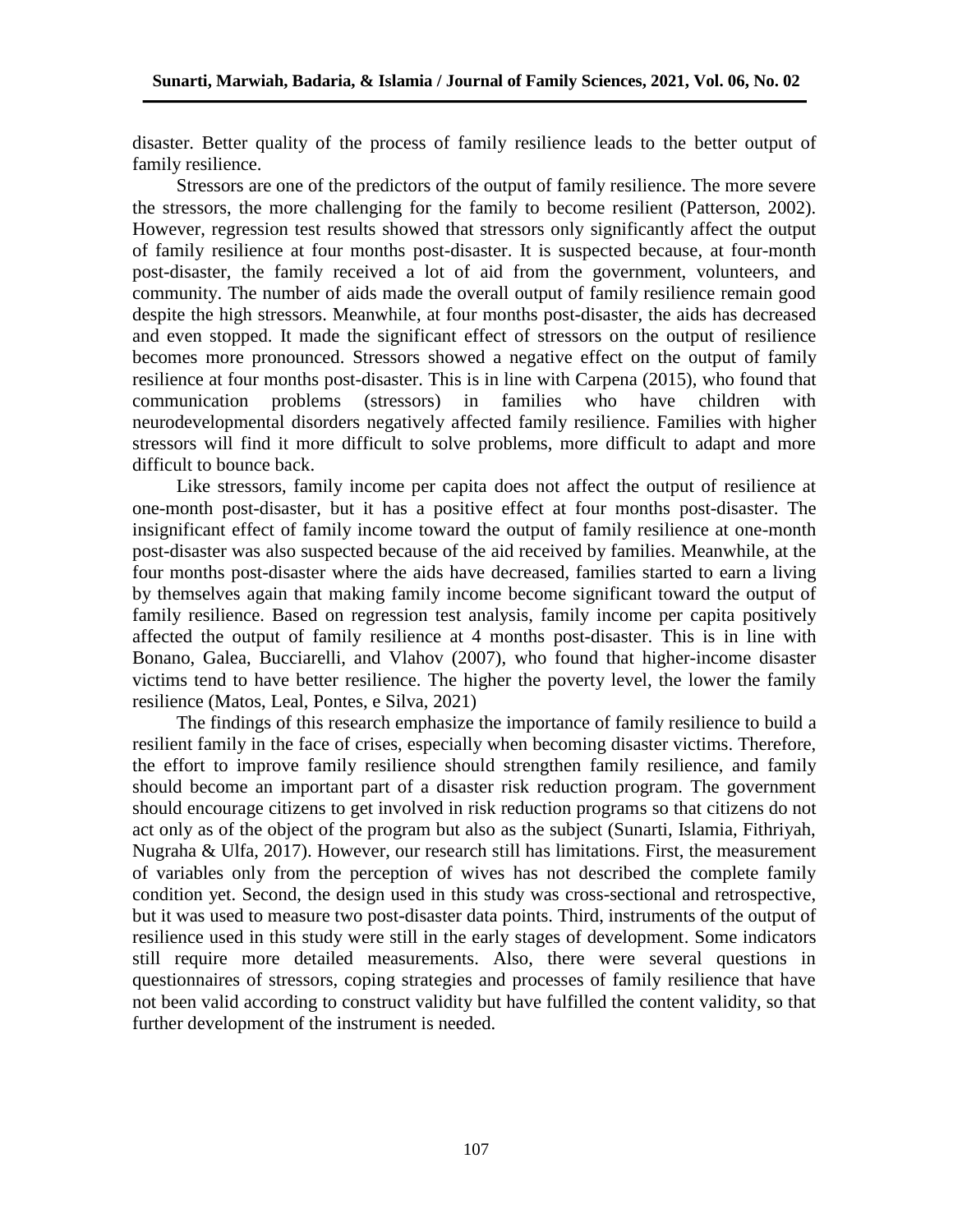### **Conclusion and Recommendation**

### **Conclusion**

Based on the results of the study, the resilience process affects the family's ability to recover (output of family resilience), both at 1 and 4 months after the disaster, also affects stress symptoms at one month after the disaster. Furthermore, coping strategies consistently affected stress symptoms at 1 and 4 months post-disaster.

We recommend that it is very important to strengthen the family resilience process as an investment to build family resilience in the face of disasters. Moreover, skills in implementing coping strategies to manage stress need to be improved by every family, especially families of disaster victims.

#### **Recommendation**

As the findings recommend, government, non-governmental organizations (NGOs) and volunteers are expected to include investment in family resilience as part of disaster risk reduction. Furthermore, in the disaster impact and response phase, policymakers and management should not only focus on providing material assistance for disaster victims but also provide programs to strengthen family resilience that will help families become stronger and overcome difficulties. Meanwhile, the next researcher may conduct a resilience study among families of disaster victims by involving more holistic factors, comprehensive methods and advanced analysis.

#### **References**

- [BNPB] Badan Nasional Penanggulangan Bencana. (2017). Bencana Indonesia tahun 2016. Retrieved from<http://dibi.bnpb.go.id/dibi>
- [BPBD] Badan Penanggulangan Bencana Daerah Kabupaten Garut. (2016). Rencana aksi pasca banjir bandang Garut. Garut(ID): Indonesia
- Benzies, K., & Mychasiuk, R. (2009). Fostering family resiliency: a review of the key protective factors. *Child & Family Social Work*, *14*(1), 103–114. Doi: http://dx.doi.org/10.1111/j.1365-2206.2008.00586.x
- Bonanno, G.A., Galea, S., Bucciarelli, A., & Vlahov, D. (2007). What predicts psychological resilience after disaster? The role of demographics, resources, and life stress. *Journal of Consulting and Clinical Psychology*, 75(2), 671-682. Doi: https://doi.org/10.1037/0022-006X.75.5.671
- Calvo, R., Arcaya, M., Baum, C., Lowe, S., & Waters, M. (2015). Happily ever after? pre and-post-disaster determinants of happiness among survivors of hurricane katrina*. Journal of Happines Study*, 16, 427-442. Doi: 10.1007/s10902-014-9516-5
- Carpena, G.L. (2015). Predictors of family resilience in families of children with autism spectrum disorder. [Thesis]. Department of Counselling in psychology, Adler University, Chicago, USA.
- Glandon, D. M., Muller, J., & Almedom, A. M. (2008). Resilience in post-katrina New Orleans, Louisiana: a preliminary study. *African Health Sciences*, *8*(1), 21-28. PMC3060720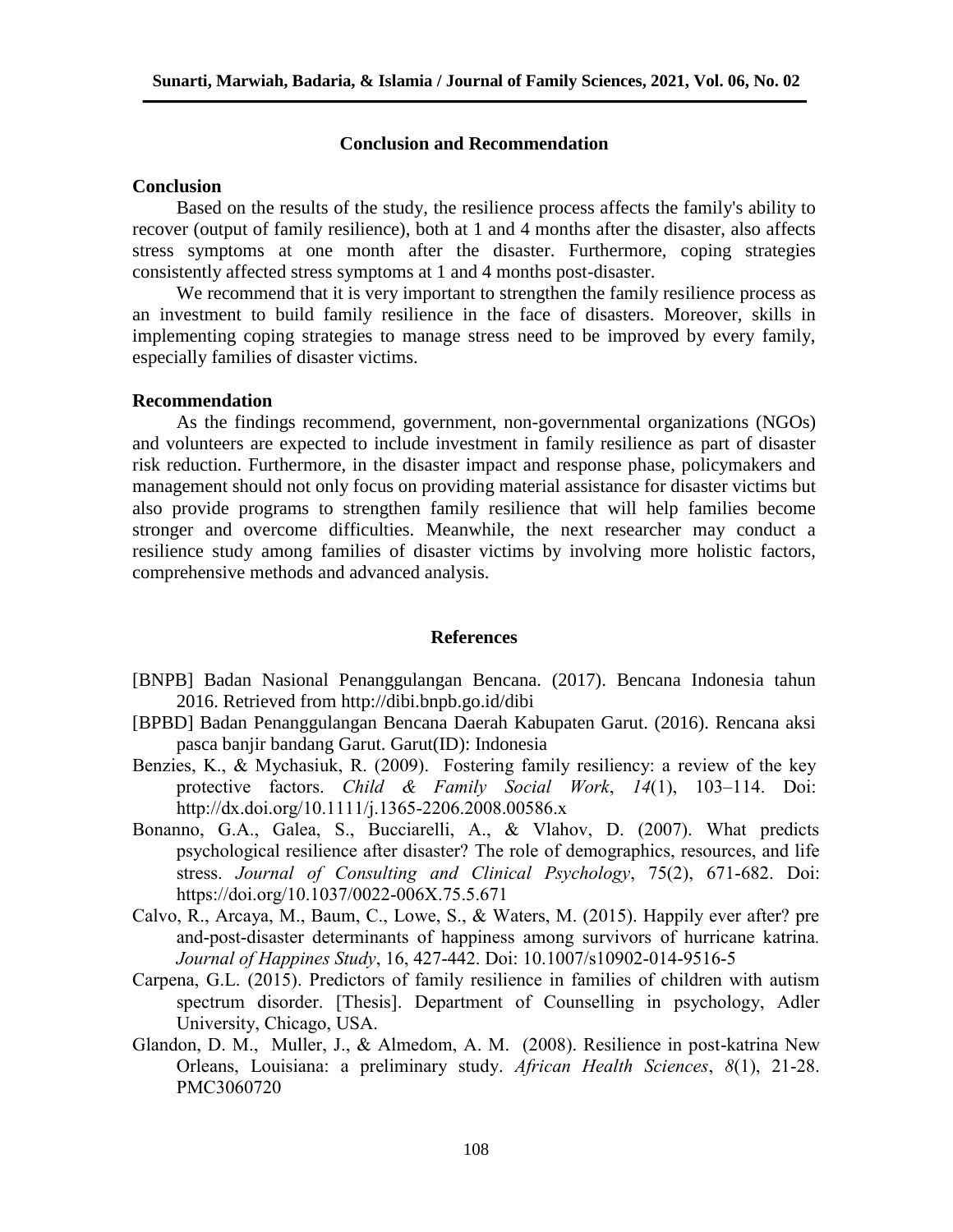- Greeff, A.P., & van der Walt, K. J. (2010). Resilience in Families with an Autistic Child. *Education and Training in Autism and Developmental Disabilities*, *45*(3), 347–355.
- Ismail, R., Bahari, F., & Mutang, J. A. (2017). Strengthening family and community resilience in traumatic flood disasters: intervention guidelines and model program. *Asia Pacific Institute of Advanced Research (APIAR)*, *3*(2), 148-157. Doi: 10.25275/apjabssv3i2bus13
- Lazarus, R. S, & Folkman, S. (1985). If it changes it must be a process: study of emotion and coping during three stages of a college examination. *Journal of Personality and Social Psychology*, *48*(1), 150-170. Doi: 10.1037//0022-3514.48.1.150
- MacPhee, D., Lunkenheimer, E., & Riggs, N. (2015). Resilience as regulation of developmental and family processes. *Fam Relat,* 64(1), 153–175. Doi: 10.1111/fare.12100.
- Mao, W., & Agyapong, V. (2021). The Role of Social Determinants in Mental Health and Resilience After Disasters: Implications for Public Health Policy and Practice. *Frontiers in public health*, *9*, 658528. https://doi.org/10.3389/fpubh.2021.658528
- Maryam, S., Sukandar, D., Guhardja, S. S., Asngari, P., & Sunarti, E. (2008). Analisis faktor-faktor yang mempengaruhi keberfungsian pasca gempa dan tsunami di Nanggroe Aceh Darussalam. *Media Gizi & Keluarga*, *52*, 40-51.
- Matos, L.A., Leal, E.M.R., Pontes, F.A.R. *et al.* Poverty and family resilience in Belém-Pará. *Psicol. Refl. Crít.*34**,** 12 (2021). https://doi.org/10.1186/s41155-021-00176-x
- McCubbin, I. H., & Thompson, A. I (1997). *Family Assessment Inventories for Research and Practice*. Wiconsin(UK): University of Wisconsin-Madison
- McCubbin, M. A., & Patterson. (1981). Family Stress Theory and Assessment. Wiconsin(UK): University of Wisconsin-Madison
- McDermott, B., & Cobham, V. (2012). Family functioning in the aftermath of a natural disaster. *BMC Psychiatry, 12*(55), 1-7. Doi: 10.1186/1471-244X-12-55
- Mirowski, J., & Cathrine, E. R. (2002). Measurement for a human science. *Journal of Health and Social Behavior*, 43, 152-170.
- Najarian, L. M., Majeed, M. H., & Gasparyan, K. (2017) Effect of relocation after a natural disaster in Armenia : 20 year follow up. *Asian Journal of Psychiatry*, *29*, 8-12. Doi: https://doi.org/10.1016/j.ajp.2017.03.030
- Oh, S., & Chang, S. J. (2014). Concept analysis: family resilience. *Open Journal of Nursing*, *4*, 980-990. Doi: http://dx.doi.org/10.4236/ojn.2014.413105
- Panigrahi, G. S., & Suar, D. (2021). *Resilience among survivors in the aftermath of the 2018 Kerala flood: An avenue toward recovery. International Journal of Disaster Risk Reduction, 64, 102477.* doi:10.1016/j.ijdrr.2021.102477
- Patterson, J. (2002). Integrating family resilience and family stress theory. *Journal of Mariage and Family,64*(2), 349-360. Doi: [https://psycnet.apa.org/doi/10.1111/j.1741-](https://psycnet.apa.org/doi/10.1111/j.1741-3737.2002.00349.x) [3737.2002.00349.x](https://psycnet.apa.org/doi/10.1111/j.1741-3737.2002.00349.x)
- Ramadhana, M. R., Karsidi, R., Utari, P., & Kartono, D. T. (2019). Role of Family Communications in Adolescent Personal and Social Identity. *Journal of Family Sciences*, *4*(1), 1-11. https://doi.org/10.29244/jfs.4.1.1-11
- Rathnasinghe, A., Sirimewan, D., Shandraseharan, A., Thurairajah, N., Thayaparan, M. and Waidyasekara, K.G.A.S., (2021). Towards long-term sustainable performance of post-disaster housing reconstruction: Second life for temporary housing. In: